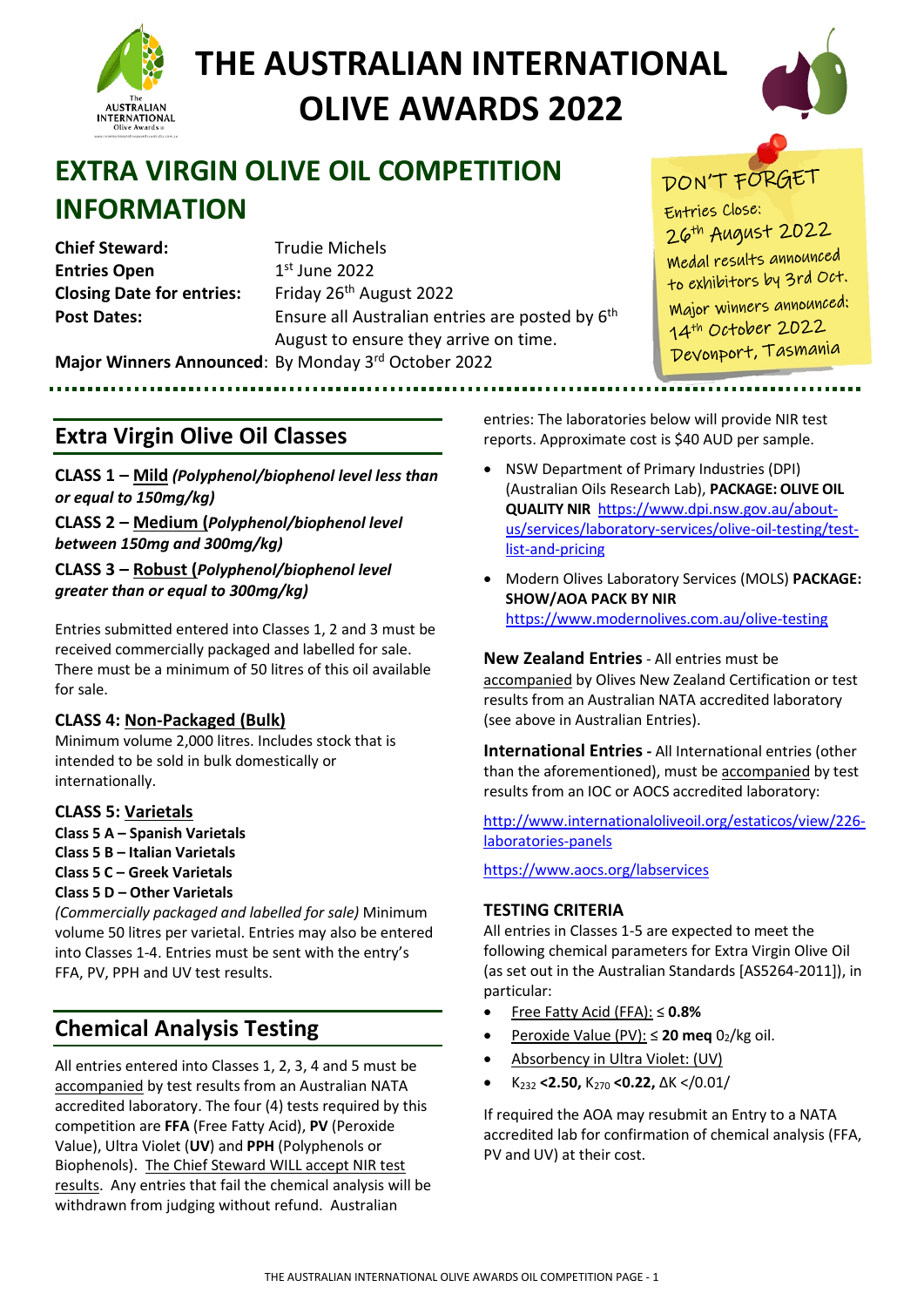



Entries assessed as faulty may be withdrawn at the head judge's discretion. The head judge may contact the entrant to discuss such concerns.

If requested, the Chief Steward can organise NATA accredited oil analysis for your oils and provide you with the results. This will be charged at:

- $\triangleright$  NIR \$50 AUD per sample
- $\triangleright$  Wet chemistry \$200 AUD per sample

Please indicate that you want this to occur when completing your Entry Form. When posting your entry, low enough time (2 weeks) for the testing to be completed.

#### **BATCH/LOT NUMBER**

The AOA needs the BATCH/LOT number of your oil on the entry form to clearly correspond with the NATA/IOC/AOCS accredited laboratory sample number on your oil analysis report.

An example of a DPI Laboratory reference code is *R22- 01234/0001 and an* example of a Modern Olives Laboratory Reference Code is 22/0446/1.

This number assists the AOA in matching the oil in the entry to its correct analysis to make sure that oil meets the chemical parameters for Extra Virgin Olive Oil as set out in the Australian Standards (AS5264-2011). If an entry(s) fails to match then they will be ineligible for judging.

## **Entry Fees (per entry)**

To receive the discounted entry fees below, all 2022/2023 AOA Financial membership fees MUST be up to date or either paid in advance or at the time of entering the Competition. Invoices for membership will be emailed in early July 2022. A remittance statement or payment for AOA & COP membership(s) must be sent with your entry forms. No Exceptions.

#### **ENTRY FEE SCEDULE**

| * prices are GST exclusive. International<br>Entrants will not be charged GST.                                                      | Class<br>$1 - 5$ |
|-------------------------------------------------------------------------------------------------------------------------------------|------------------|
| Australian and International EVOO (per<br>entry)                                                                                    | \$370.00         |
| 43% Discount for 2022/2023 AOA members<br>(Australian and International). For more<br>information on AOA membership see page<br>.5. | $$210.^{00}$     |

## **Allocation to Classes**

The level of polyphenols/biophenols (PPH) in an EVOO is a measure which has been shown to correlate strongly

with the style of the oil, i.e., delicate, medium or robust. All entries entered into Classes 1 to 5, will be checked against their Polyphenol/Biophenol test results. The Chief Steward will assign the entry to ensure it correlates with the class. It can then be judged fairly without being impacted by oils with higher PPH levels.

#### **THERE ARE NO LIMITS TO THE NUMBER OF ENTRIES THAT ANY ONE COMPANY OR INDIVIDUAL CAN ENTER.**

## **Extra Virgin Olive Oil Entry Requirements**

**Samples required:** A minimum of 2 litres of oil must be provided for each entry entered. This can be four (4) samples of 500ml /750ml or six (8) 250ml samples. This can be in bottles, casks and or tins. Any remaining entries remain the property of the Australian Olive Association Ltd.

**Dual Class entries:** Entries into Class 5 are permitted to also be entered into Classes 1-4 providing the entries adhere to each Class entry requirement, a separate entry is made for each entry and the required entry fee is paid.

**Commercially Packaged:** Entries(excluding entriesinto Class 4) must be **commercially packaged and labelled and intended to be available for sale at the time of entry**. The organising committee reserves the right to reallocate or exclude entries from judging that fail to meet this requirement without notice.

**Proof of volume:** The entrant agrees to accede to any reasonable request by the organising committee to prove that any entry submitted by them is commercially available in the volume specified on the entry form. The organising committee reserves the right to refuse any entry.

#### **For more comprehensive Australian International Olive Awards Conditions of Entry visit:**

[https://internationaloliveawardsaustralia.com.au/](https://internationaloliveawardsaustralia.com.au/conditions-of-entry/) [conditions-of-entry/](https://internationaloliveawardsaustralia.com.au/conditions-of-entry/) 

### **Awards, Trophies & Decals**

**Gold Award (86-100 points) Silver Award (76–85 points) Bronze Award (65–75 points)**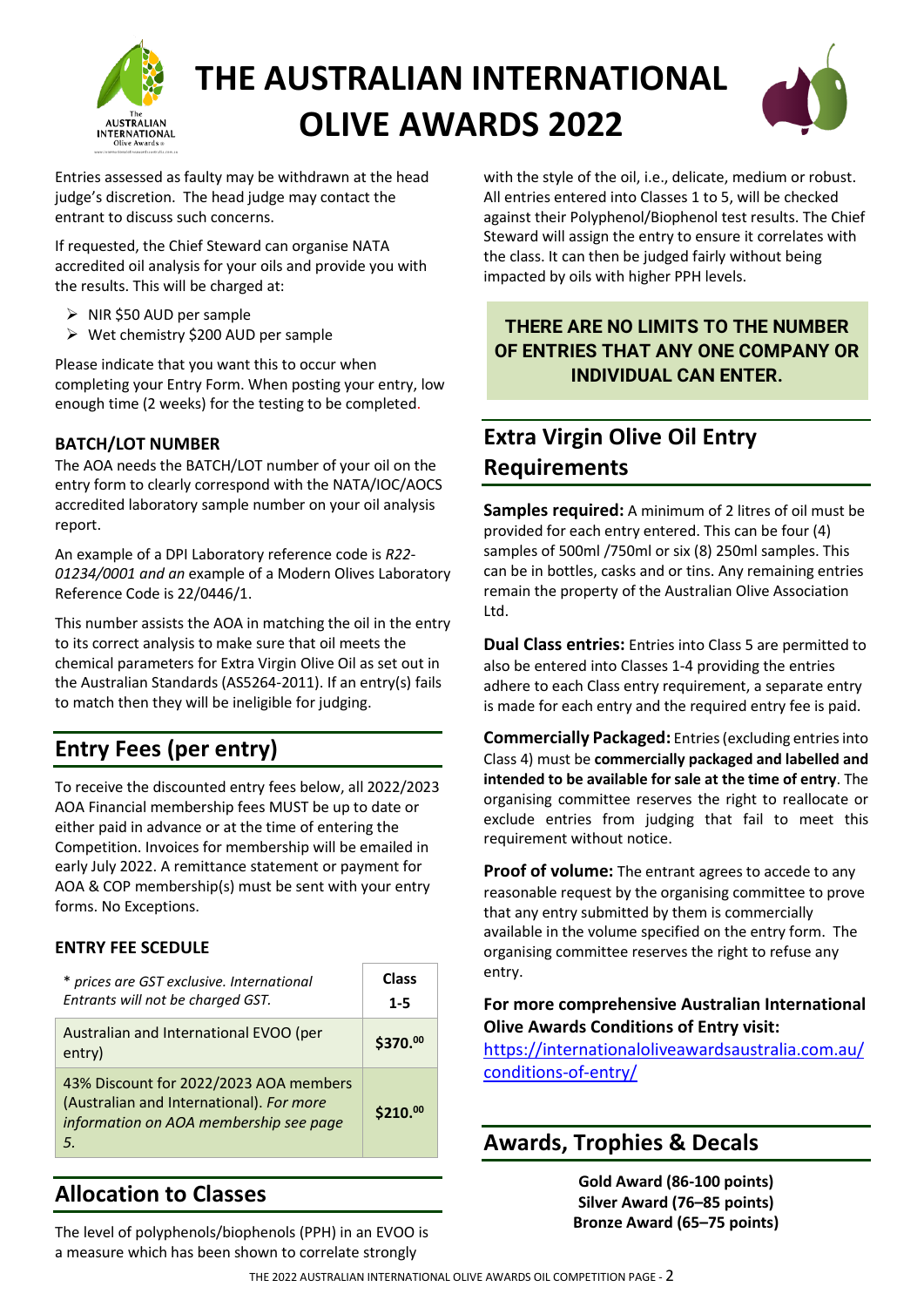



#### **Major Awards and Trophies**

Trophies may be given for the following:

BEST EVOO OF SHOW - COMMERCIAL VOLUME. Awarded to the highest scoring oil of the day from a producer whose total commercial production exceeds 5000 litres. Class 6 & 7 excluded.



- BEST EVOO OF SHOW BOUTIQUE VOLUME. Awarded to the highest scoring oil of the day from a producer whose total commercial production is 5000 litres or less. Class 6 & 7 excluded.
- Best EVOO Northern Hemisphere
- Best EVOO Southern Hemisphere
- Best EVOO Australian
- Champion Highest Phenolic Content EVOO
- Champion Delicate EVOO (Class 1) & Reserve Champion
- Champion Medium EVOO (Class 2) & Reserve Champion
- Champion Robust EVOO (Class 3) & Reserve Champion
- Champion Non-Packaged (Bulk) EVOO (Class 4) & Reserve Champion
- Champion Spanish Varietal EVOO (Class 5A) & Reserve Champion
- Champion Italian Varietal EVOO (Class 5B) & Reserve Champion
- Champion Greek Varietal EVOO (Class 5C) & Reserve Champion
- Champion Other Varietal EVOO (Class 5D) & Reserve Champion
- Best New South Wales EVOO
- Best ACT EVOO
- Best South Australian EVOO
- Best Tasmanian EVOO
- Best Victorian EVOO
- Best West Australian EVOO
- Best Queensland EVOO

#### **Official Award Decals**

2022 Medal Decals and digital medal artwork will be available to order and pay for online. Details of online ordering and postage will be emailed to entrants on the 3th October 2022.

See Conditions of Entry and the Australian International Olive Awards Logo and Medal Decal Guidelines for more information more about Decal use.



**CLOSING DATE OF ENTRIES FRIDAY, 26th August at 5.00 pm CST**

#### **Results**

All entrants will be emailed their personal results by Monday the 3rd October 2022. This email will include competition results including any medals won and notification of any major award achievements. The email will include a link to online decal ordering. Medal certificates and any major awards will be will be posted to winning entrants.

#### **Product Images**

All products and labels will be photographed with a white background and used for marketing purposes. Entrants will have the opportunity to purchase the high-resolution JPEG image/s of their products to use for their own promotion. Purchasing details will be emailed on the 3<sup>rd</sup> October 2022.

#### **How to Enter**

- 1. Go to [https://internationaloliveawardsaustralia.com.au](https://internationaloliveawardsaustralia.com.au/) and complete your online entry by clicking on the EVOO, Flavoured Oils and Table Olives links at the top of the home page. Fill in your entry details and **Add to Cart**. You can add as many entries in this category as needed. When finished, click **View Cart** and your entries will be detailed. To enter another category (Flavoured Oils, Table Olives, EVOO) click on the '**To enter more entries click here'** link at the bottom of the page.
- 2. Once you have completed your entries, they will all be in your **Cart**. When finished, click the **Proceed to checkout box.** You then need to fill in your contact and company billing details. When you first register with the online entries, you will be emailed a username and password to use to make and view your entries. If you entered the in the 2018, 2019 or 2020 competition, your username and password will be the same.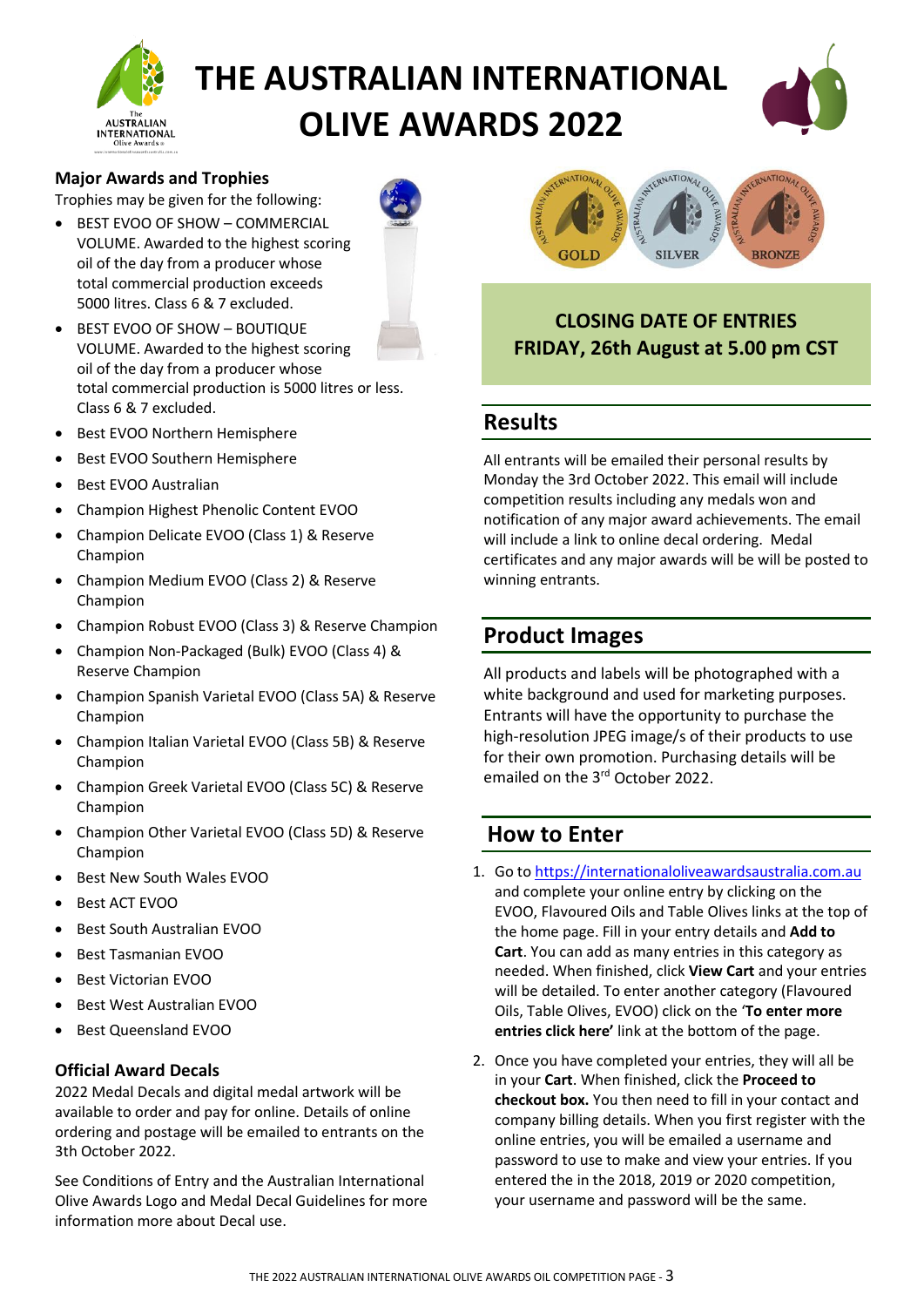



- 3. Then click on **Place Order** to make the payment by credit card. All payments will be made in Australian Dollars. You will receive an emailed receipt of the entries you entered and the payment made.
- 4. Alternatively, you can download and complete the 2022 Australian International Olive Awards Entry Form from the same webpage. If you use a hard copy entry form you will be emailed an invoice from the AOA. Be sure to complete the Entry Declarations. A \$20 handling fee will be incurred for all paper entries.
- 5. Clearly mark each container (bottle/tin/cask) with the 4 digit Exhibit ID Code used on this entry form. Use a separate code for each different type of oil entered. The front label will be photographed so place code sticker at the back of packaging. See below for examples.



- 6. Send adequately packed and labelled entry(s) with a copy of your entry details, oil analysis (classes 1 - 6) and payment receipt to: **AIOA Head Steward, Trudie Michels, C/o 8 Alexander Avenue, Cumberland Park SA 5041 Australia.** Entries must be received by Friday 26th August 2022.
- 7. The AOA recommends that you track your parcel to make sure it reaches the intended address on time. The AOA is not responsible for shipping or customs charges.
- 8. For more information about packing your entries visit: [https://internationaloliveawardsaustralia.com.au/how](https://internationaloliveawardsaustralia.com.au/how-to-pack-and-send-your-aioa-entry-samples/)[to-pack-and-send-your-aioa-entry-samples/](https://internationaloliveawardsaustralia.com.au/how-to-pack-and-send-your-aioa-entry-samples/)

**IMPORTANT: Carefully wrap each bottle individually with bubble wrap or other suitable shock absorbent material to avoid entries being broken during transit. We also recommend placing each wrapped entry into a large plastic Ziplock back. The damage will be contained if the bottle break. Broken entries will not be included for judging and fees will not be refunded.** 

#### **International Entries**

For posting entries into Australia

- $\checkmark$  Do not pack your entry in wooden or cardboard boxes that have been used to hold fruit, vegetables or meat/smallgoods – this packaging is a biosecurity risk.
- $\checkmark$  Do not pack with straw or dried plant material; use newspaper, bubble wrap or foam to wrap fragile goods.
- $\checkmark$  Make sure you fill out the declaration label clearly and correctly, itemising everything inside the package, including any packaging materials you have used.
- $\checkmark$  Clearly label the contents "Olive Oil" and/or "Table Olives". "Sample, No Commercial Value. Not for sale. Mark them "Food sample for exhibition/competition".
- $\checkmark$  Entrants will be charged for all customs charges on their international shipping documents should the documents/sample package are not properly prepared.
- We recommended DHL and FEDEX couriers.

#### **For more comprehensive Australian International Olive Awards Conditions of Entry visit:**

[https://internationaloliveawardsaustralia.com.au/cond](https://internationaloliveawardsaustralia.com.au/conditions-of-entry/) [itions-of-entry/](https://internationaloliveawardsaustralia.com.au/conditions-of-entry/) 

AIOA Extra Virgin Olive Oil Competition Entries (including evidence of entry payment, oil analysis and online entry receipt/hard copy entry form) can be sent/couriered to: **Head Steward AIOA, Trudie Michels C/o 8 Alexander Avenue, Cumberland Park SA 5041 AUSTRALIA Mobile: +61 419 031 527 Email: [aioa@australianolives.com.au](mailto:aioa@australianolives.com.au)**

### **Competition Enquiries**

Enquiries regarding the conduct of the competition or general enquiries should be directed to: Ms Trudie Michels, Chief Steward Email : [aioa@australianolives.com.au](mailto:aioa@australianolives.com.au) Phone: 0419 031 527 (+61 419 031 527)